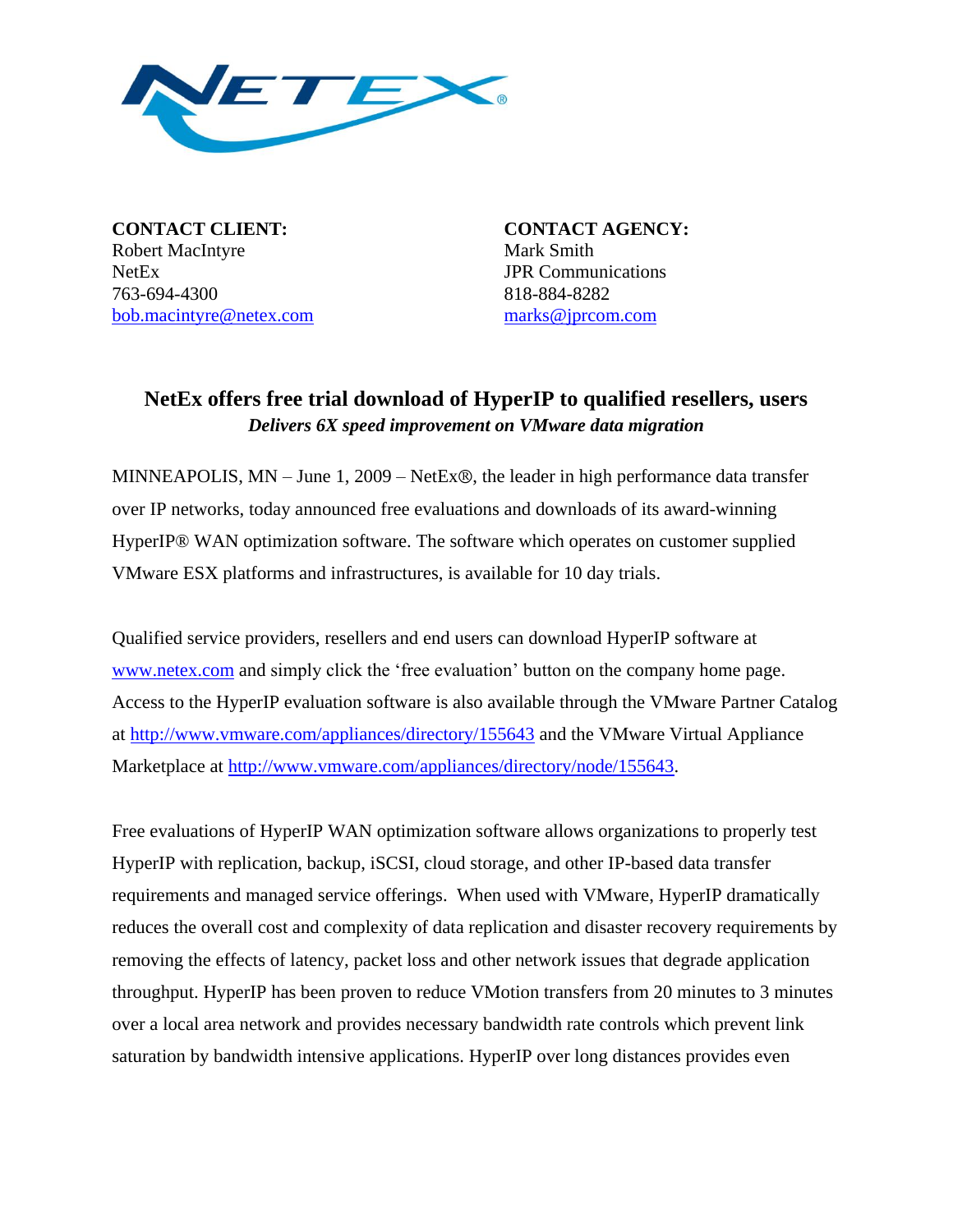greater performance advantages when used over a shared IP connection because of the inefficiencies of TCP recovering from latency and packet loss.

"Offering free evaluation copies of HyperIP is another way NetEx is changing the economics of large-scale deployment of virtual machines," said Robert MacIntyre, Vice President, Business Development and Marketing at NetEx. "HyperIP is the only virtual WAN optimization software that is used for optimizing replication applications from EMC, NetApp, Veeam, Dell EqualLogic, HP LeftHand Networks, VMware, and others within VMware ESX virtual infrastructures. In the process we also want it simple for our partners and prospects to easily test HyperIP for VMware in their environment and at their convenience."

"NetEx continues to assist resellers in delivering accelerated replication for an improved total customer experience and reduced total cost of ownership. HyperIP is a key component that we are bundling together with other "best of breed" virtualized storage applications under VMware to help our customers significantly cut DR costs and complexity," said Richard O"Brien, Technical Director of Triangle Computer Services.

A guide to HyperIP supported applications is available at: [http://www.netex.com/products/hyperip/supported-applications.](http://www.netex.com/products/hyperip/supported-applications)

HyperIP is an award-winning business continuity and disaster recovery optimization software for backup, recovery and data replication applications. Patent-pending technology accelerates and optimizes industry-leading data replication and file transfer applications by aggregating multiple data replication applications over a shared connection while mitigating the inherent network latency and network disruption for long-distance remote TCP data transmissions. HyperIP supports data transfer rates from 1.5 Mb/s to 800 Mb/s, which provides growth and scalability for our customers without the need to replace hardware.

## **About NetEx**

Formed in 1999 as a spin-off of Storage Technology Corporation (StorageTek®), privately-held NetEx has provided the world's fastest data transport in the industry, along with guaranteed data